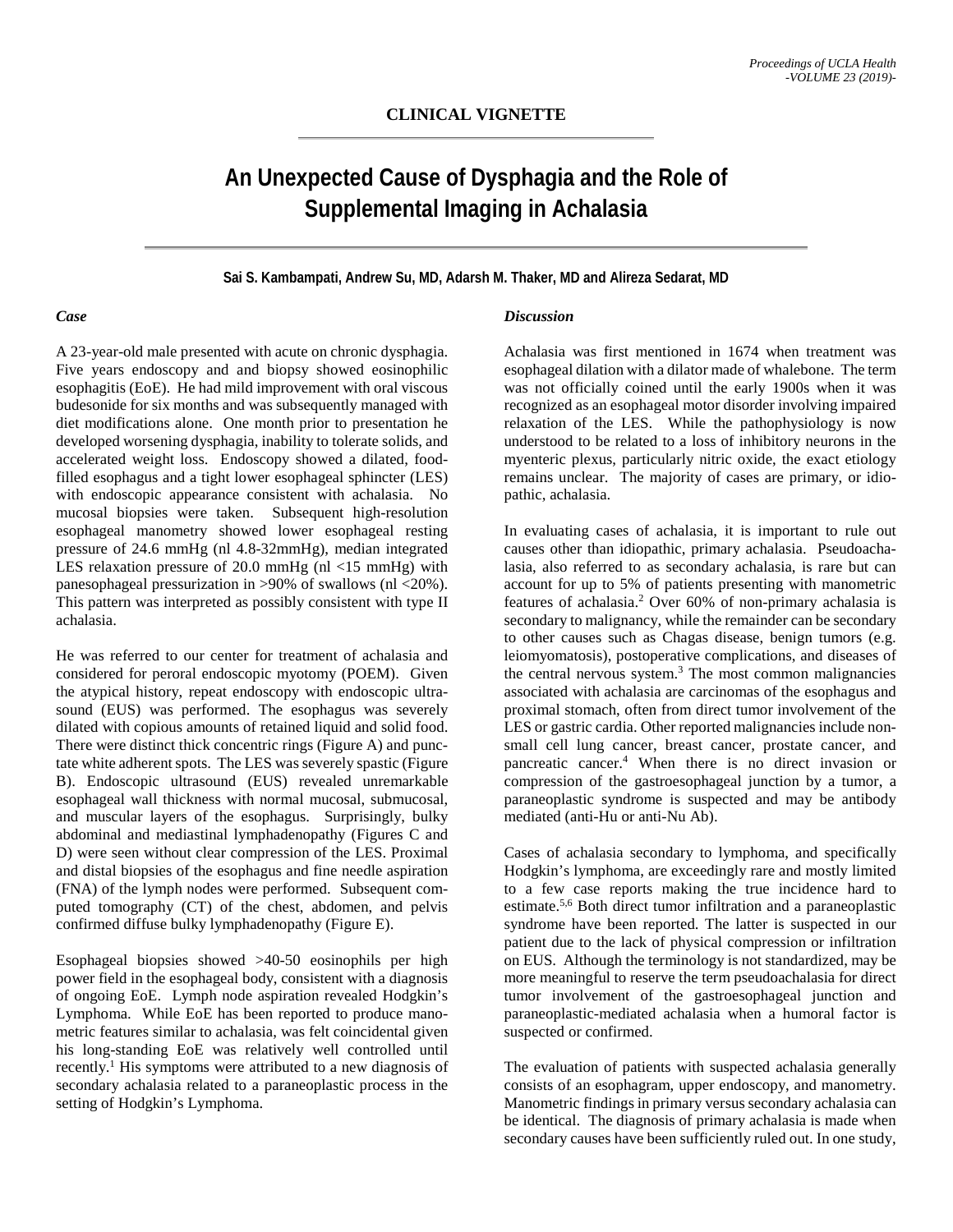evaluation with EUS and subsequent findings changed management in up to 15% of patients with esophageal motor disorders on manometry, including achalasia.<sup>7</sup> An especially high suspicion of malignancy-associated pseudoachalasia is required in patients with advanced age, short duration of symptoms (less than one year), and/or severe weight loss (out of proportion to the presentation).8 These features should prompt additional evaluation such as cross-sectional imaging and/or EUS.

## *Figures*



Figure A





Figure C



Figure D

Figure B